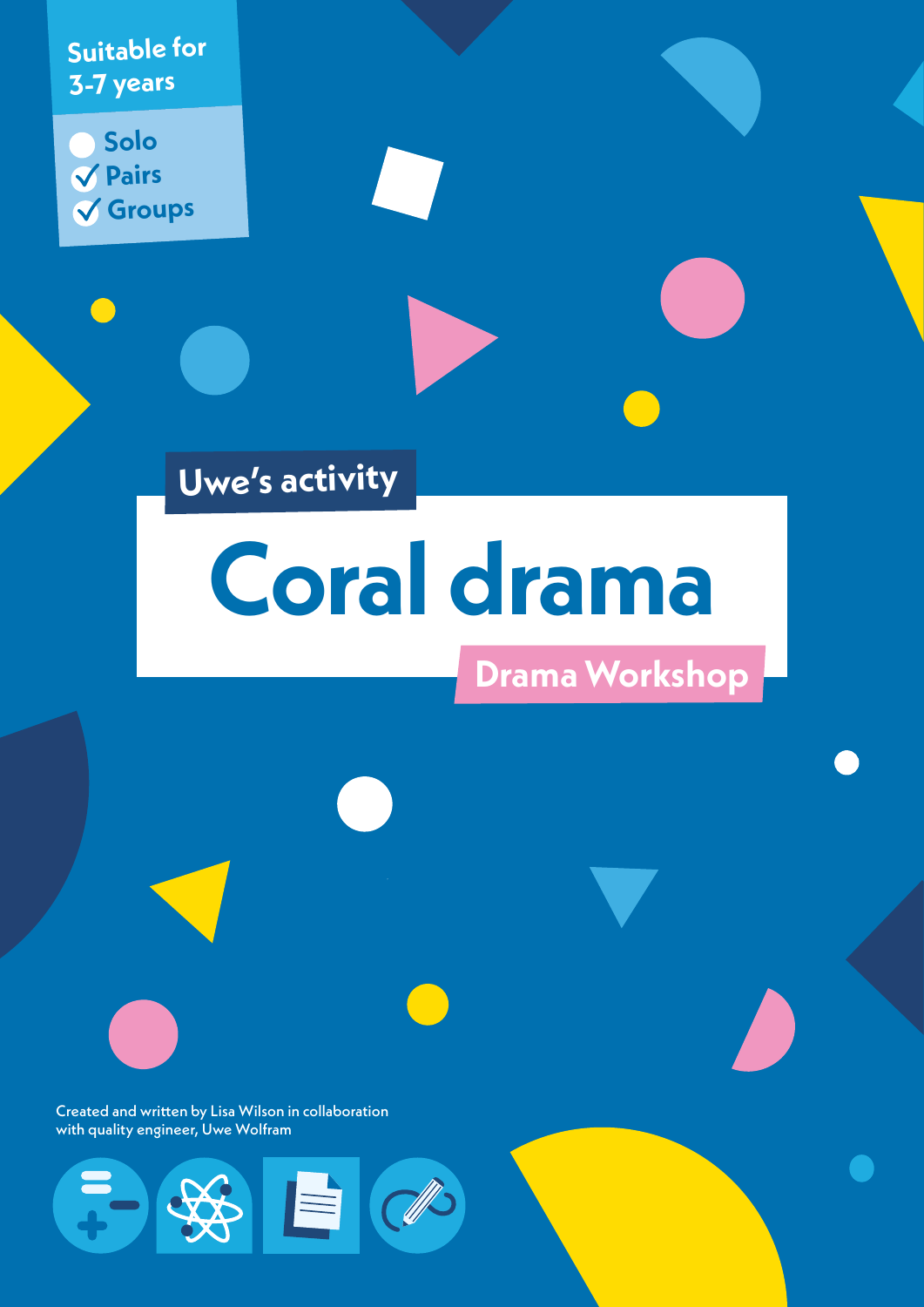## Uwe's activity **Coral drama**





## **Aim**

Using drama activities this workshop explores the topics of the coral reefs of Scotland, the scientists and engineers helping them and what children can do themselves to help the environment.





## **What you will need**

**→** Clear room such as a gym hall



## **Key Messages**

- **→** Corals are animals that live in the sea and build reefs. Each Coral animal lives in a cup-like skeleton that it builds itself.
- **→** Reefs create biodiversity by making homes for fish and other sea life.
- **→** Scotland has coral reefs very deep down in the sea. These are cold-water corals.
- **→** ROV is a tool to help study reefs. ROV stands for Remotely Operated Vehicle and they are non-crewed submersibles piloted from the surface which can take lots of measurements and images.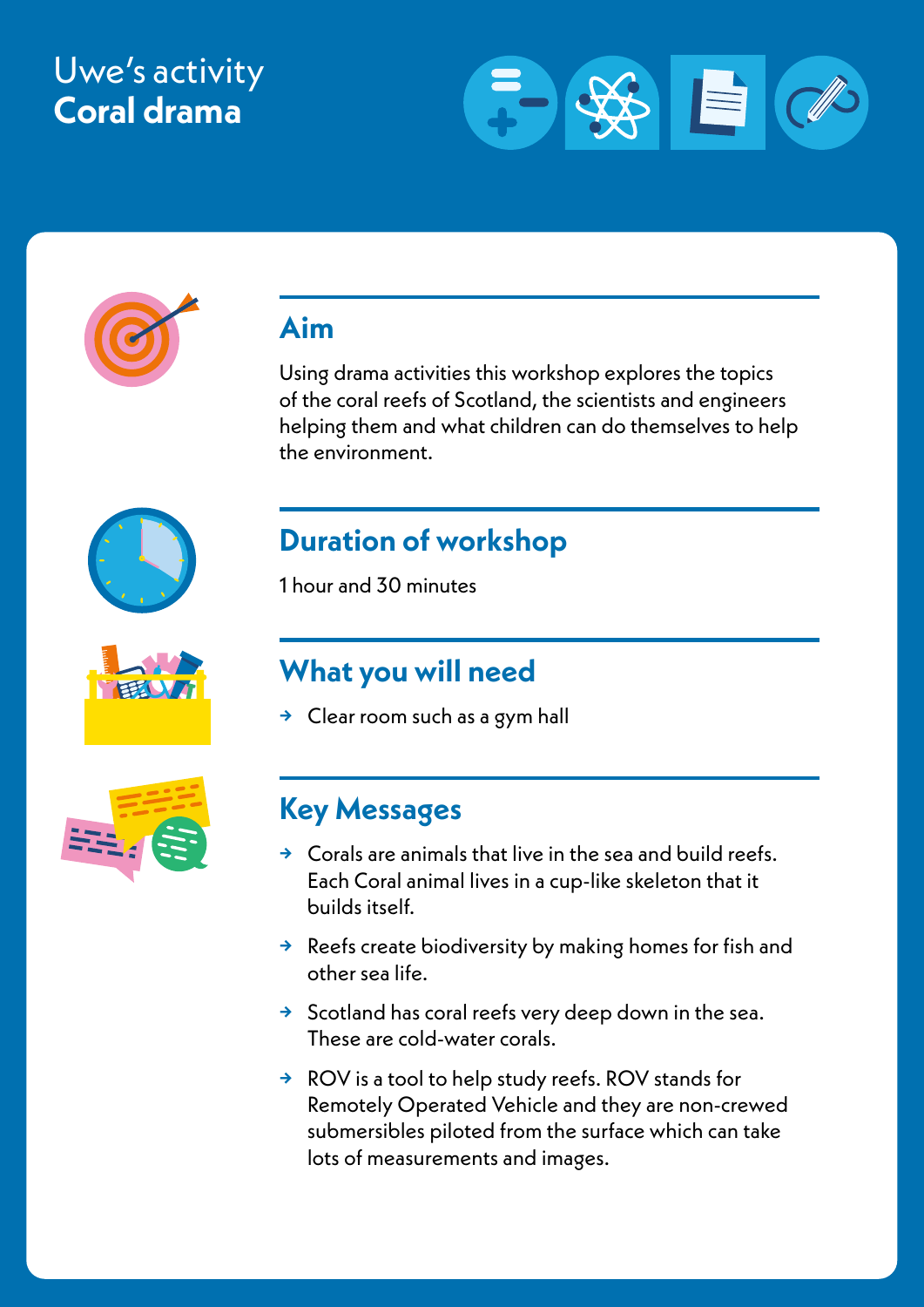- **→** A bioengineer is a scientist that helps animals, plants and humans using engineering skills.
- **→** Some bioengineers are helping coral reefs.
- **→** Too much Carbon Dioxide (CO2) is bad for deep water corals. It makes the ocean more acidic which then dissolves older skeletons that new corals build upon. This destroys a safe habitat for many fish and other animals.
- **→** We can all do things to reduce our CO2 levels and help coral reefs in the process.



## **Drama Activities**

**Imagination warm-up –** getting used to moving our bodies, thinking about the sea and listening to instructions

**A day in the life of coral –** acting as a coral animal through imaginative play and narration

**Protect the polyp! –** Working in pairs to learn about coral skeletons

**Exploring the sea –** using imaginative play to swap between being part of a coral reef and an ROV submersible (class split into two halves)[An IPad is handy but not essential]

**Who is helping the corals? –** Find out what a bioengineer is and what they do to help. A whole-class greeting game with fun actions.

**Solving CO2 –** in small groups children are given suggestions on activities they can do to reduce their CO2 footprint and help the coral reefs. They will make a tableau (frozen image) to show these activities.

**Coral Reef quiz –** a script to talk through the science covered in the workshop where children fill in the missing words by calling out or putting up their hands.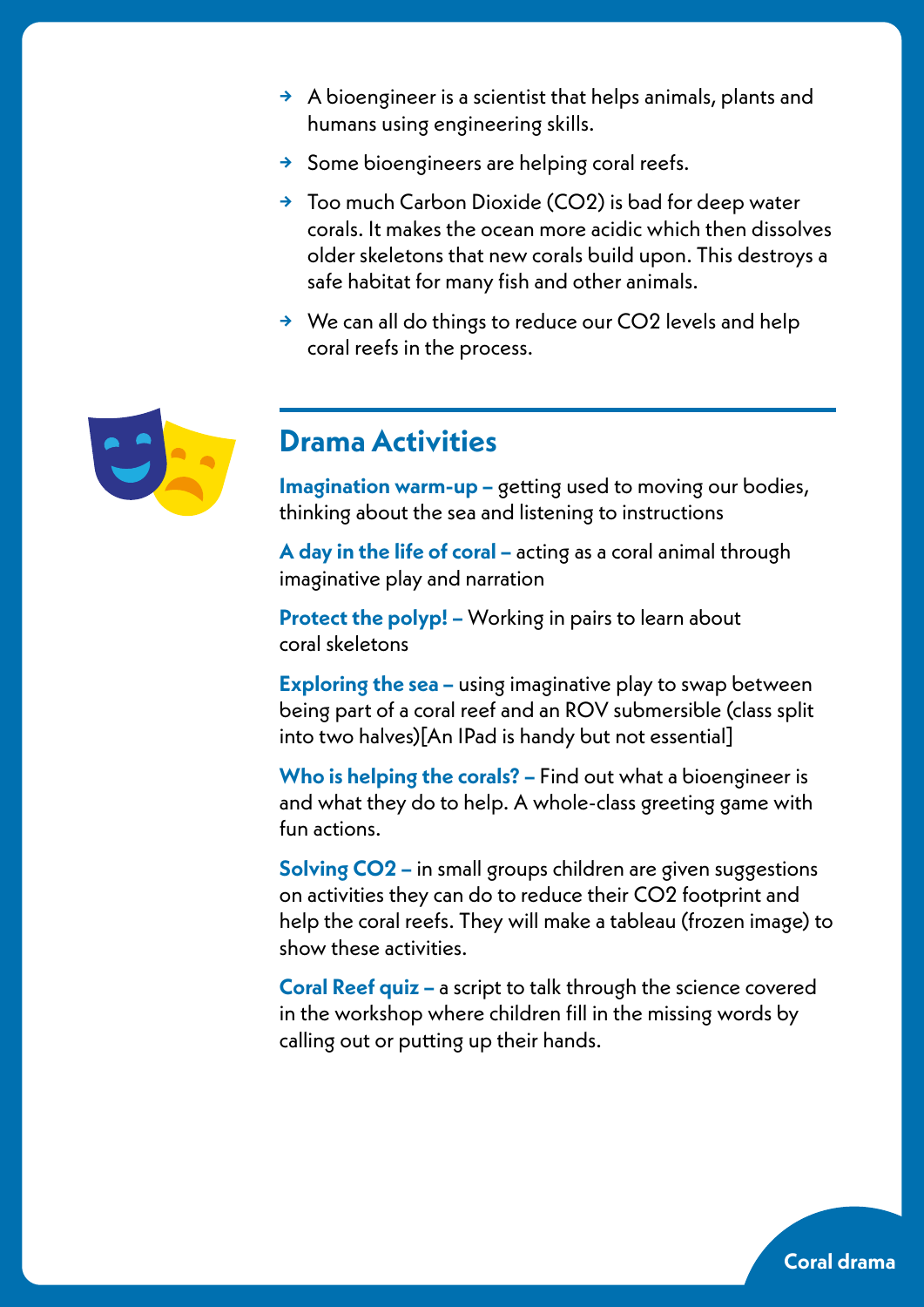#### **Imagination warm-up (5 minutes)**

Make sure that each child has space on their own and is standing ready to listen and act out the instructions on the spot. Add one new instruction at a time, explain what it means and give them a chance to try it out. Then you can call out the instructions in any order, each child should try to do the correct action as quickly as they can. You can also use these to get your class ready for the next games by calling out one of these instructions to check who is listening.

"Today we are going on a journey deep under the sea. We are going to need our imaginations, our listening skills and our bodies to move around and help us explore.

"I am going to call out the name of an animal that lives in the sea and I want you to stay on the spot and pretend to be that animal. Do you think that you can do that? OK.

"Lobster! – Let's see those pincers pinching the air.

Starfish – lie down and spread your arms and legs out to the sides like a starfish.

Urchin – crouch down and use your arms, elbows and fingers to make yourself look as spikey as possible.

"To the bottom of the sea!" – class responds "Follow me!" and do 'the swim' dance move where you hold your nose and wave your other arm above your head, switching sides a few times.

## **A day in the life of a coral (15 minutes)**

#### Gather the class together and share the following information about corals before the exercise begins:

"Today we are going to be corals in a coral reef. Have you heard of a coral reef before? Does anyone know where corals live? (In the sea) Do you think a coral is an animal or a plant?

Many people think corals are plants, because they stay in one place, but corals are actually animals, they play a very important part in looking after the oceans. Did you know that there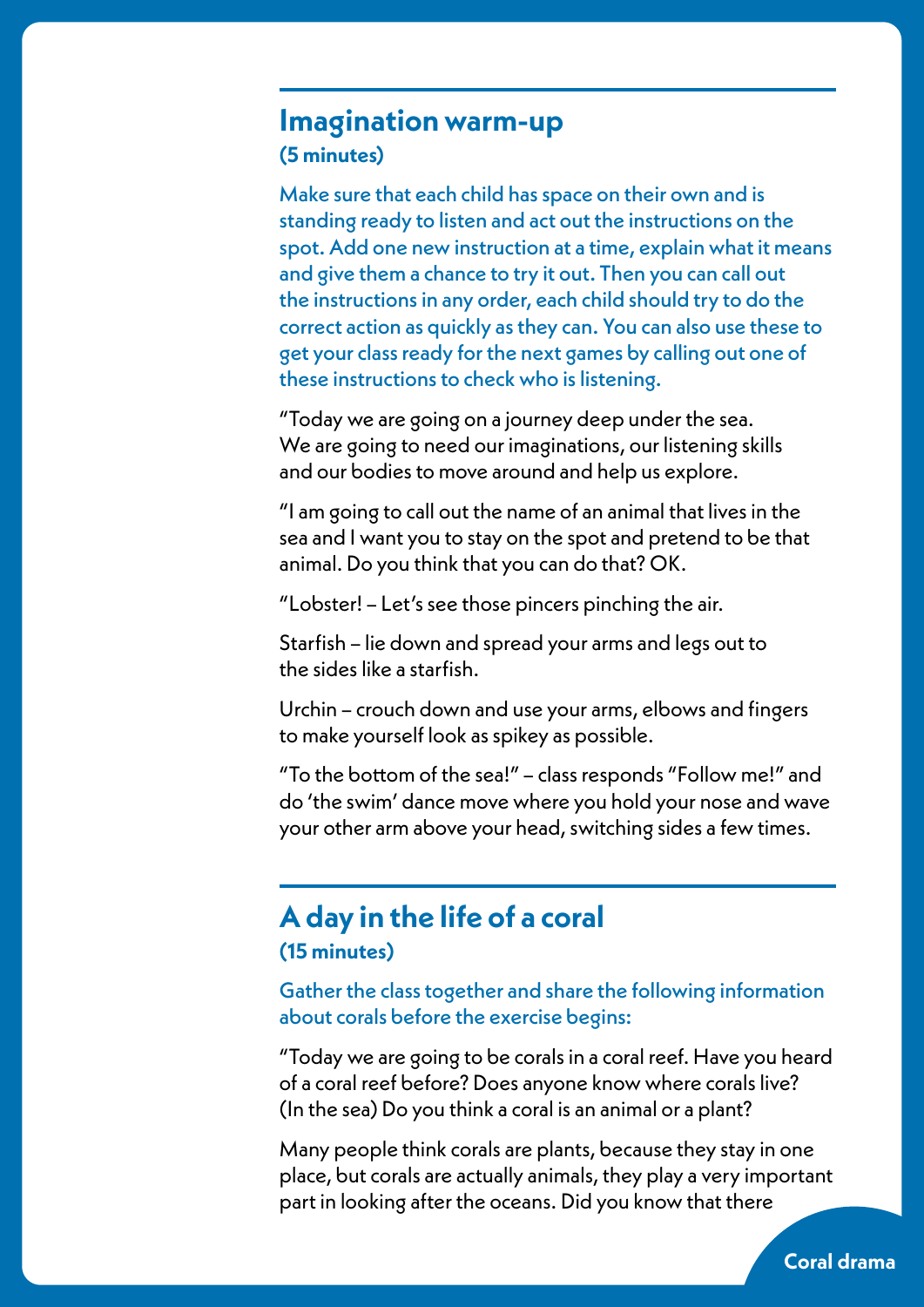are coral reefs in Scotland? They are very deep down in the sea and can grow really tall. They are an important home for lots of animals, including the ones we just pretended to be in our warm-up!

We call a single coral animal a coral polyp. Corals are related to jellyfish.

Can everyone imagine a jellyfish? How do they move? They float gently through the water moving their tentacles. Can you move like a jellyfish? Slowly, gently, moving your arms and legs like tentacles?"

Ask the children to move around the room like a jellyfish for a few minutes, try bobbing up and down, gently moving their tentacles in and out and very slowly changing direction.

"When Corals are first born they are carried around by ocean currents. What might that feel like?"

Encourage children to imagine being carried around by currents, swirling through the room

"Eventually they find a place to rest. [Find your own space in the room and lie down]

"Corals look like jellyfish if they were on their backs. Can you find a space on your own and lie down? Keep moving those arms and legs gently like a jellyfish. Congratulations, now you are all corals! You can stop moving your arms and legs. [Stay where you are]

"Corals are builders. They build reefs in the ocean. They do that by making little cups to live in called skeletons. These reefs are made up of millions of tiny skeleton-cups. The coral animal lives inside this cup, it keeps the coral polyp safe. Can you sit up where you are and look around you at your new home? [Sit up and look around]

"Once a coral has found a good spot and built its cup it will stay there for the rest of its life. Thousands of coral animals can build right next to each other, they build on top of old coral skeletons to make structures called reefs. It's like having a lot of neighbours in a block of flats, each coral lives on its own balcony.

**Coral drama**

"Each morning the coral sticks out its tentacles and waves.

Everyone wave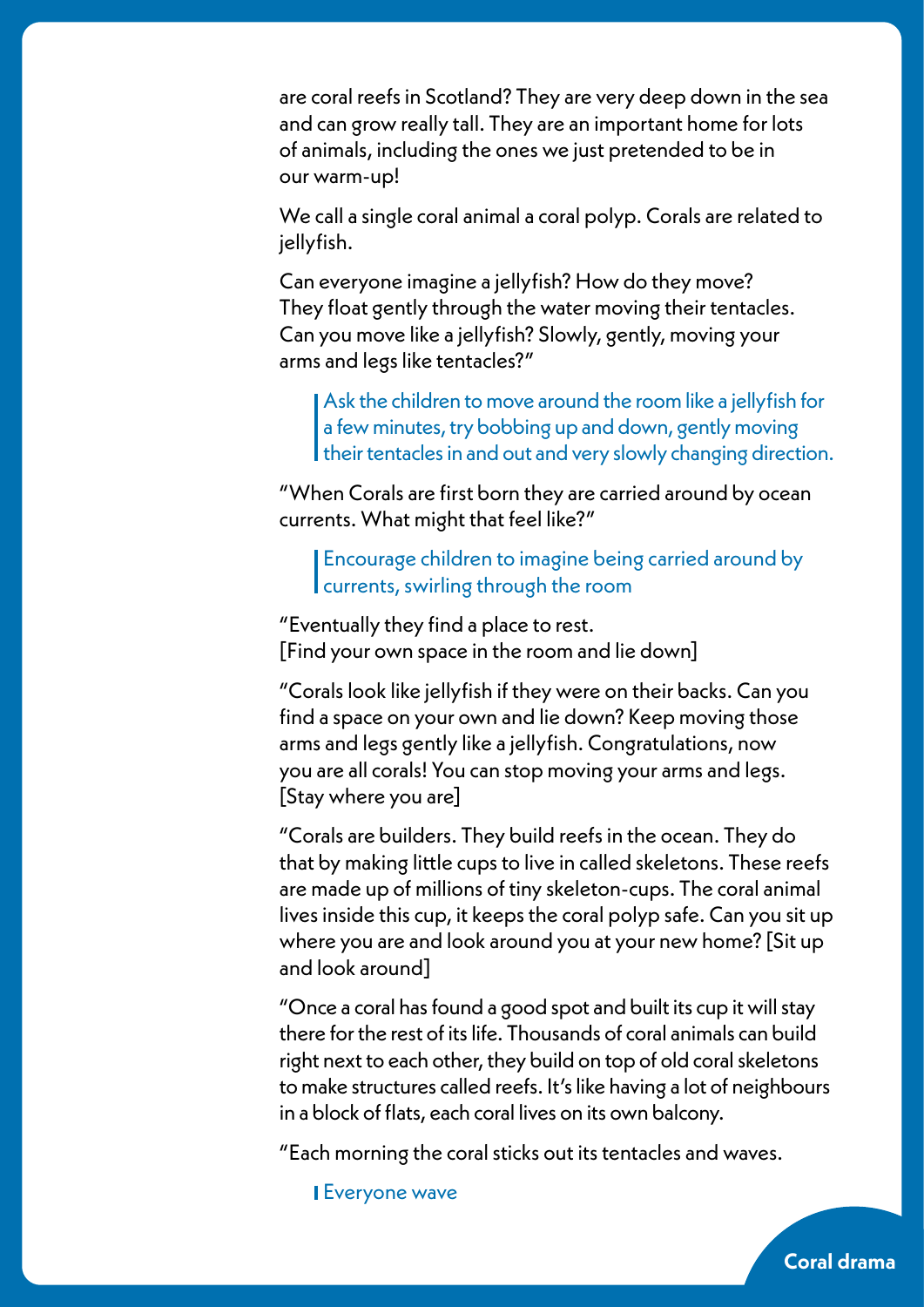"Good morning! The ocean currents have tiny particles of food that float by. The coral catches these to eat. Can you wave to catch your food? Just like a jellyfish the tentacles on a coral can sting. This helps the coral catch food but also protect itself.

"At the end of the day the coral tucks away its tentacles, to stay nice and safe until its morning again. Good night!" [Tuck themselves away, crouched down, hiding their tentacle arms.]

## **Protect the Polyp (10 minutes)**

Help the children to get into pairs (or groups of three if necessary) and find their own space as a group. Explain that you will be thinking about the word 'protect' and talk about what that word means to them.

They will work together to bring to life this word by making a picture with their bodies. Ask one of the group to be protected and the other(s) to strike a pose which might protect their partner. This may be a superhero pose in front of them, having their arm around them or guarding/blocking them from harm in some way. If there is a group of three have two protectors and one protected. Point out some of the different poses the groups are doing.

The groups then swap roles until everyone has had a chance to try both roles at least once.

Now ask the children to think about the coral polyp, like a little jellyfish that builds its own cup to protect itself. These cups are made from a similar material that we use to make our own strong, healthy bones and teeth. Ask each group to have one person be the coral polyp with their tentacles and the other(s) to make a skeleton-cup around them. The coral polyp can be; sitting, crouched down, standing, lying, curled up in a ball. So long as they are comfortable to let their partner(s) shield or protect them in some way.

Can the coral still stick its tentacles out of the top to catch food? Ask them to swap roles. Can the corals in the reef all wave to each other?

**Coral drama**

Remember these poses.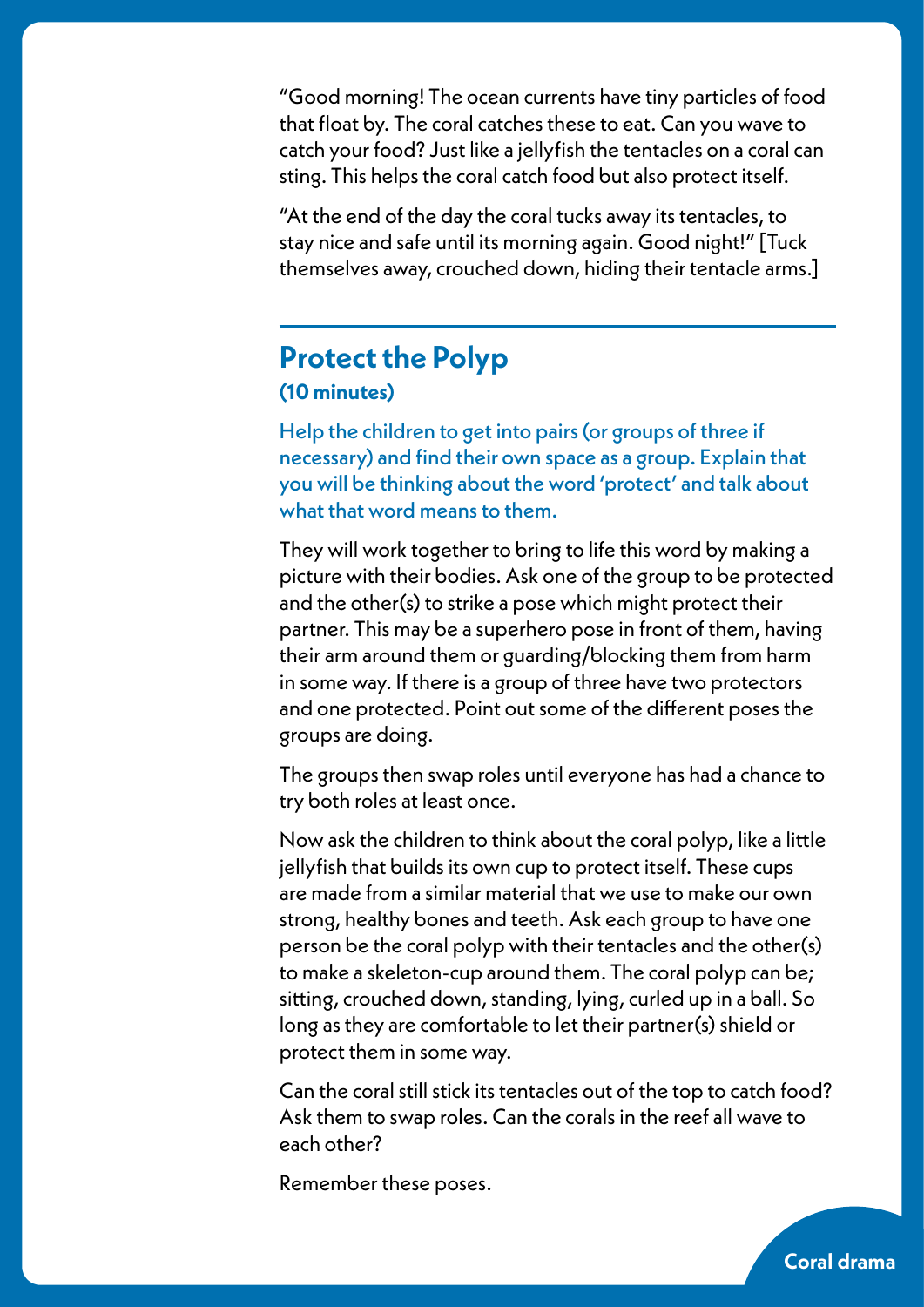#### **Explore the Sea (20 minutes)**

Keep the groups in their pairs or threes and ask them to sit where they can listen well.

"We are now going to learn about a special tool that scientists use to look at coral reefs. It is a special type of submarine called and ROV. An R.O.V is a remotely operated vehicle. They are piloted or controlled by someone on the surface, a bit like a remote-controlled car. The R.O.V's have long, strong electrical cables that attach them to a boat. They do not take passengers like a normal submarine. By looking at many camera on the R.O.V, the pilot can control where they want to move the R.O.V underwater. There are many instruments that tell us how deep it is, what the temperature is and other useful pieces of information as well as taking videos and photographs.

Keeping the pairs or groups of three together, split the class roughly in half. One half will first strike their coral poses. The second half will imagine they are an ROV, a submarine which moves slowly and carefully through the water, taking pictures as it goes. Ask this group to slowly begin exploring the coral reef by moving between the corals and taking photographs of things they find interesting. Remind them that just like a real coral reef, we can look but never touch as we might cause damage.

#### **Ask them:**

Are any of these shapes unique?

Which coral is the most well-hidden?

Which coral would have the easiest time feeding? (Most parts sticking out)

Give the groups time to swap over, they may need help to remember their partners/groups to become the corals again.

Finally ask the class if they would like to be a coral, fish, lobster, urchin or starfish on the reef. Ask everyone to choose a space on their own in the room and tell them that once everyone is happy with their poses (some movement of tentacles moving or pinchers snapping is ok) you will be the ROV that explores the reef taking pictures. If you have a tablet you could take a video of a tour of their own coral reef or take still photographs.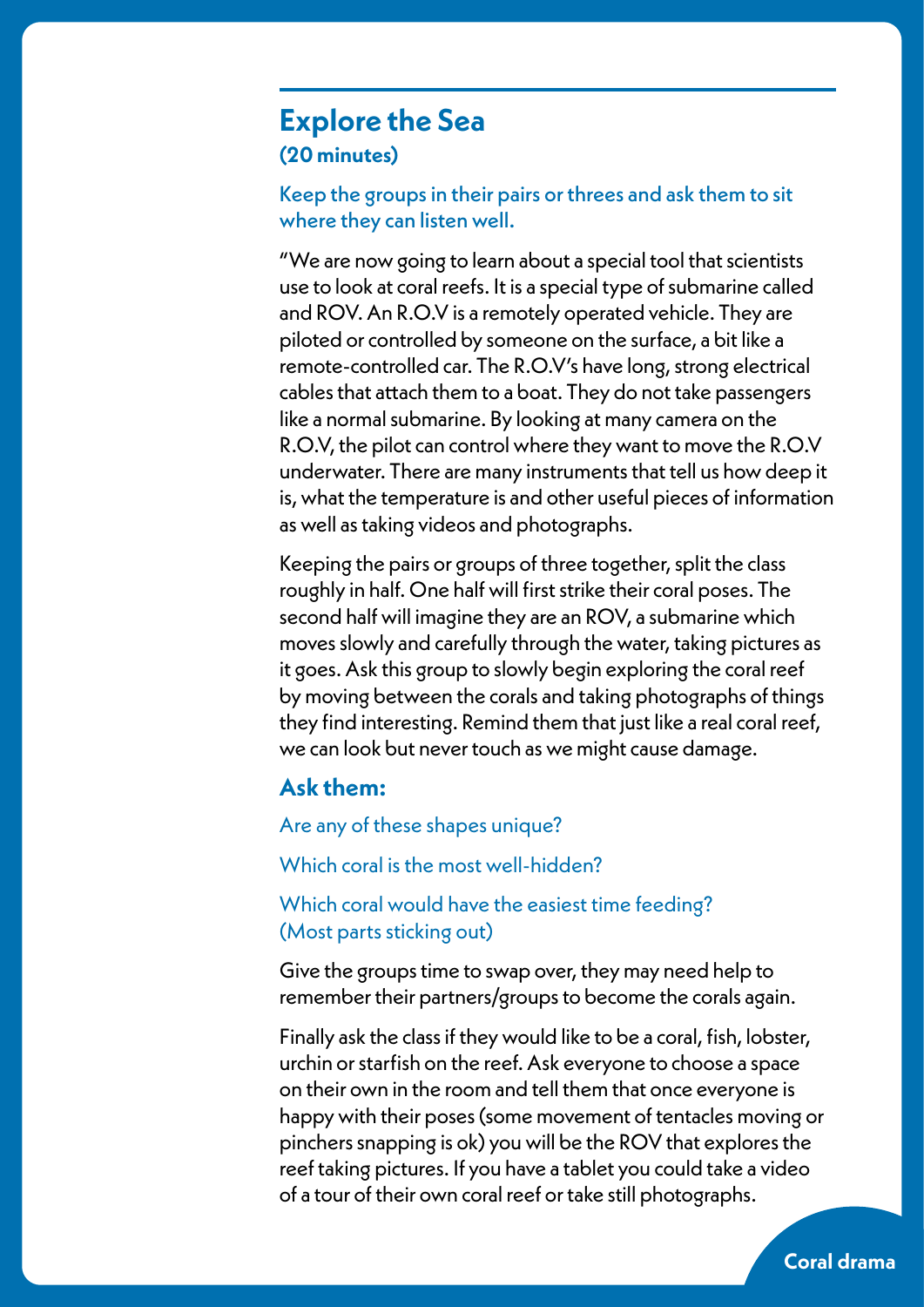#### **What's a Bioengineer? 20 minutes**

Whole class activity, moving around the space and acting out different scientific roles.

#### Gather the class together to listen.

"Now that we have some information about our coral reefs from the ROVs we can use that to think of ways to help them.

"A big problem for deep water coral reefs is too much Carbon Dioxide (we can also call this CO2). Carbon Dioxide is a gas that we make when we burn fuel to travel or make new things. We always have some Carbon Dioxide in the air, but if the earth has too much CO2, some of it will go into the ocean. This makes the skeleton-cups on the reef damaged and the older parts of the reef will melt away. The fish and other animals who live there won't have a safe home anymore.

"Luckily there are lots of people whose job it is to think of ways to help the coral reefs. Bioengineers are scientists who use different skills combined together to help the natural world. They learn all about animals and plants as well as engineering skills which means thinking up or designing solutions to problems. Bioengineers take all kinds of information about animals like corals including X-rays to see how they can be helped.

"Bioengineers don't just work alone though. They can work with marine biologists who study life in the sea as well as ROV mechanics and other types of engineers who help them collect information.

"Would you like to help the corals too? Today you will get to be some of these people.

In a moment, I will ask you to move around the room on your own. When you see another person in the class give them a wave and say hi. The first way we will work together is once you've said hello you can ask them to strike a pose and take an imaginary picture using your big X-ray Machine just like a bioengineer might. They can then take a picture of you. Try that now."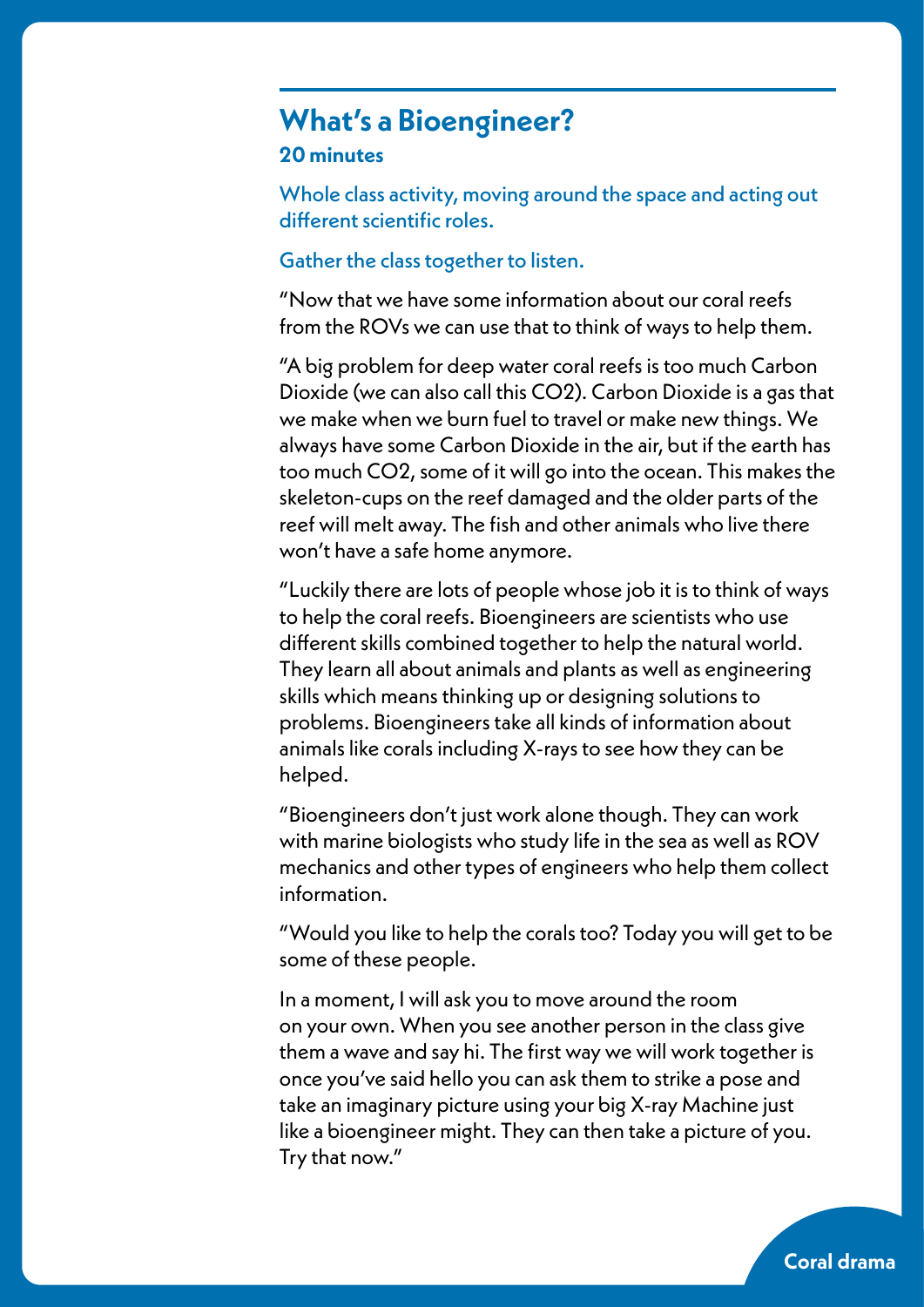The class can move around and wave and say hello to one person at a time. When they do they can take turns to strike a pose while the other takes a 'picture' using an imaginary X-ray machine. Once they have both had their X-rays taken encourage them to move around and find another partner. Allow them to try this with several people.

"Now when you meet, you can share information about the animals you can see in the deep sea. Wave and say hello to someone and then show them your best impression of a fish, lobster, urchin, coral or star fish. Make sure you look at their impression too!"

Children wave and meet a partner and both pretend to be a sea-animal before moving on to a new partner. They can also guess which animal their partner is being. They should try this with a few different people. Ask if they saw any favourite impressions from someone else. Did any make them laugh? Which ones were most realistic?

"This time when you wave and say hello you will take turns being an ROV pilot or ROV engineer. This means that one of you will make a tunnel-tig pose and the other person can pass under your legs like an ROV moving underwater. You can both have a go before you find a new person to say hello to."

Children move around saying hello as before but swap tunnel-tig roles this time before moving on to a new person. Allow them to try this with several people.

Ask the children to sit or stand somewhere where I they can listen.]

"Thank you for being such brilliant scientists and engineers, that was really excellent working together."

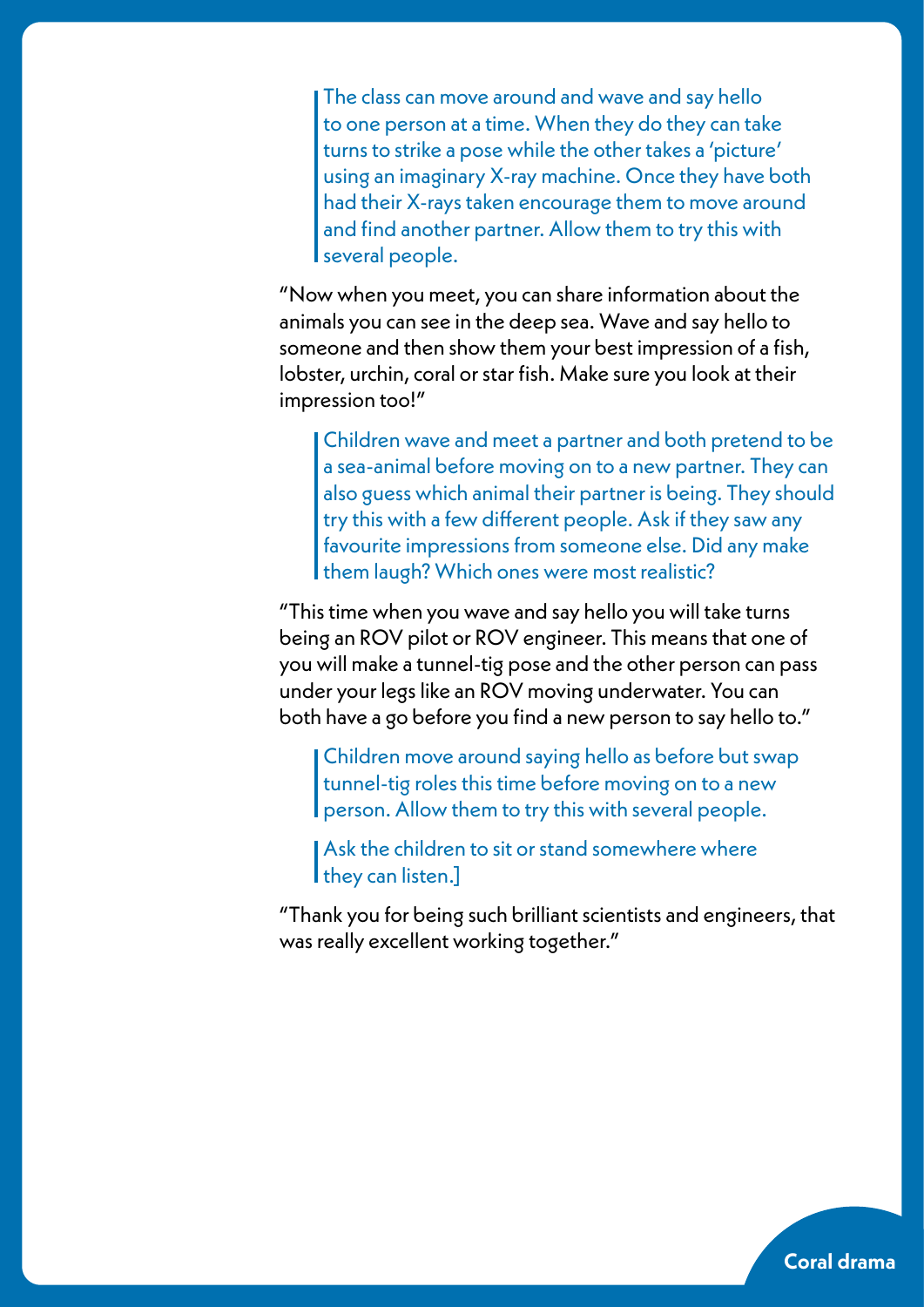### **Solving CO2 15 minutes**

This last exercise is for teams and will work for 2, 3 or 4 children in each. Younger children may find pairs the easiest to work in.

Explain that although there are scientists and engineers helping the oceans, there is a lot we can do at home, nursery or school to help the environment too. Once they are in their groups in their own space ask the class to make a still picture together to show different ways to help reduce carbon dioxide. Remind them that too much carbon dioxide means that a lot of the coral reefs deep in the ocean would melt away, taking away homes for fish and other animals.

One at a time, give each title and ask the groups to find a way to make a still picture with their bodies that shows this. They can have time to discuss their ideas first, then count down until they freeze in their picture. You can point out something interesting about one or more groups for each suggestion. They can all strike the same pose, but if you can, encourage them to think of poses that work together to tell the story: for example one person pretending to be a recycling bin ready to accept bottles from another person in the group. Props or chairs can be used if they are available, such as school bags, jackets or other handy items. Some groups may even be able to add their own suggestions for the class.

- **→** Walking instead of taking the car to school/nursery
- **→** Recycling your litter
- **→** Taking the bus together
- **→** Turning off the lights, or the TV
- **→** Say no to single-use plastics like straws